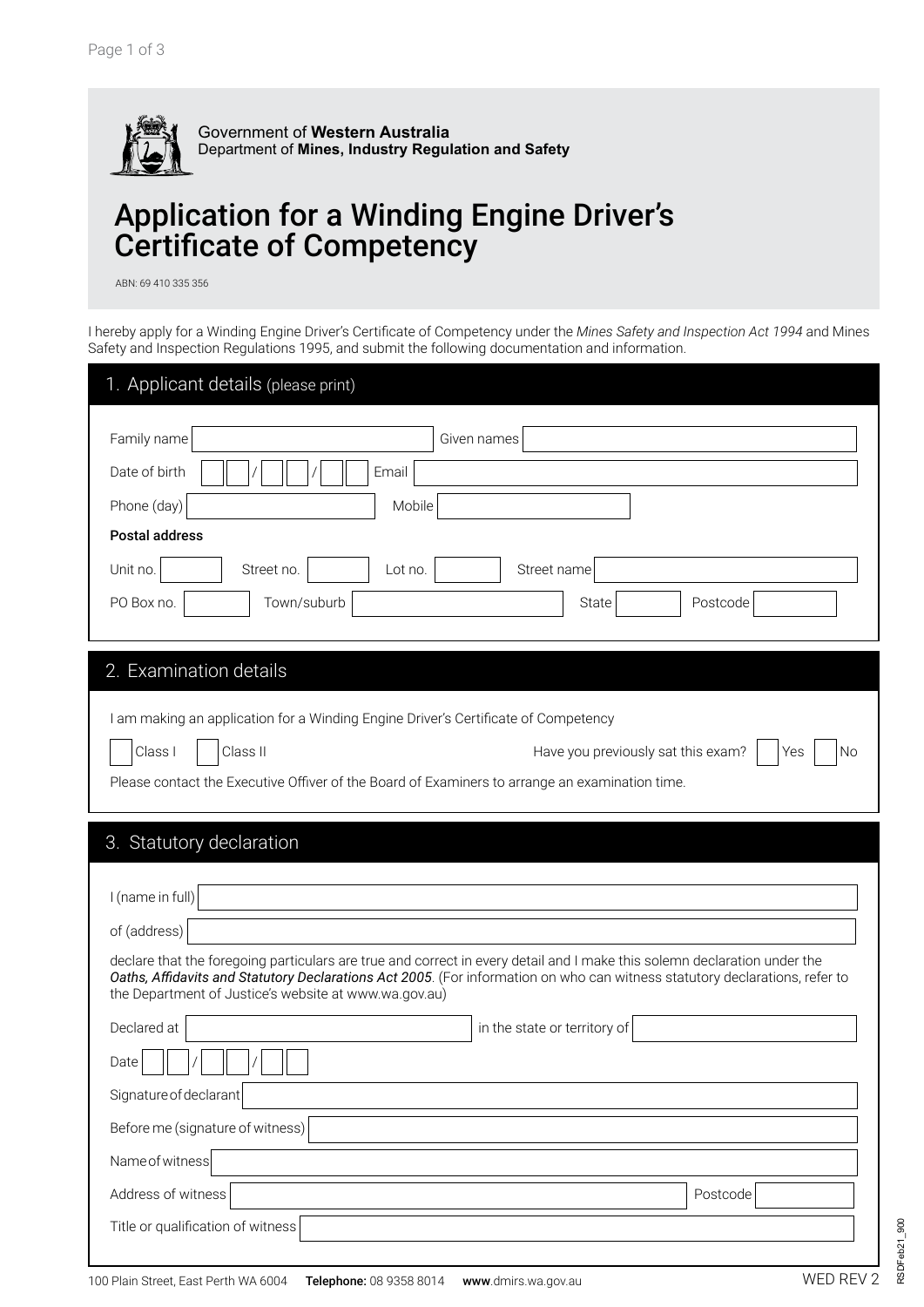| 5. Checklist (please tick the boxes to ensure your submission is complete)                                                                                                                                                                                                                                                                   |  |  |  |
|----------------------------------------------------------------------------------------------------------------------------------------------------------------------------------------------------------------------------------------------------------------------------------------------------------------------------------------------|--|--|--|
| The Mines Safety and Inspection Regulations 1995 [rr. 2.27(2) and 2.28(2)] requires the applicant to submit the following<br>documentation.                                                                                                                                                                                                  |  |  |  |
| Evidence of attaining minimum age of 21 years (e.g. passport or driver's licence)                                                                                                                                                                                                                                                            |  |  |  |
| Character reference                                                                                                                                                                                                                                                                                                                          |  |  |  |
| Evidence of medical fitness (e.g. Winding Engine Driver's Health Certificate)                                                                                                                                                                                                                                                                |  |  |  |
| Application fee                                                                                                                                                                                                                                                                                                                              |  |  |  |
| Evidence of assisting under the supervision of a qualified person*:<br>knowledge of ancillary equipment normally associated with winding engines<br>carrying out the duties of a platman, skipman, or set rider, including shaft maintenance and shaft repairs for not<br>less than 12 hours per week over a period of not less than 6 weeks |  |  |  |
| For Class I applicants                                                                                                                                                                                                                                                                                                                       |  |  |  |
| driving an electric winding engine fitted with dead weight power operated brakes or multi-spring applied unit<br>brakes. Operated by an electric motor not less than 75 kW for a period of not less than 300 hours at the rate of<br>not less than 12 hours and not more than 40 hours per week                                              |  |  |  |
| For Class II applicants                                                                                                                                                                                                                                                                                                                      |  |  |  |
| driving a winding engine driven by a power source having a power input of not more than 75 kW and not less<br>than 25 kW for a period of not less than 300 hours at the rate of not less than 12 hours and not more than 40<br>hours a week                                                                                                  |  |  |  |
| * letters of experience must be provided and signed off by a responsible officer of the company in which experience has<br>been gained using company letterhead. It should include precise details of the types of duties and dates associated with<br>each.                                                                                 |  |  |  |
| Experience records in the form of Statutory Declaration may be acceptable only in the original experience document from<br>a mine cannot be obtained. Inquiries, if conducted, to establish accuracy of experience given in the form of a Statutory                                                                                          |  |  |  |

## Application lodgement

Complete the application section, including the checklist, attach all the required information, the fee payable to the Department of Mines, Industry Regulation and Safety and submit online at [https://ddbox.dmp.wa.gov.au/DDBox/](https://ddbox.dmp.wa.gov.au/DDBox/SignIn/RSD-CC-wed2) SignIn/RSD-CC-wed2

Declaration may cause delays in the finalisation of a decision on your application.

## Contact details

| Tel:                              | (08) 9358 8014                     |  |  |  |
|-----------------------------------|------------------------------------|--|--|--|
| Email:                            | boe@dmirs.wa.gov.au                |  |  |  |
| Website:                          | www.dmp.wa.gov.au/Safety/Applying- |  |  |  |
|                                   | for-a-Winding-Engine-6148.aspx for |  |  |  |
| fees, forms, past exam papers and |                                    |  |  |  |
| exam dates                        |                                    |  |  |  |
|                                   | Office hours: 8.30 am to 4.30 pm   |  |  |  |